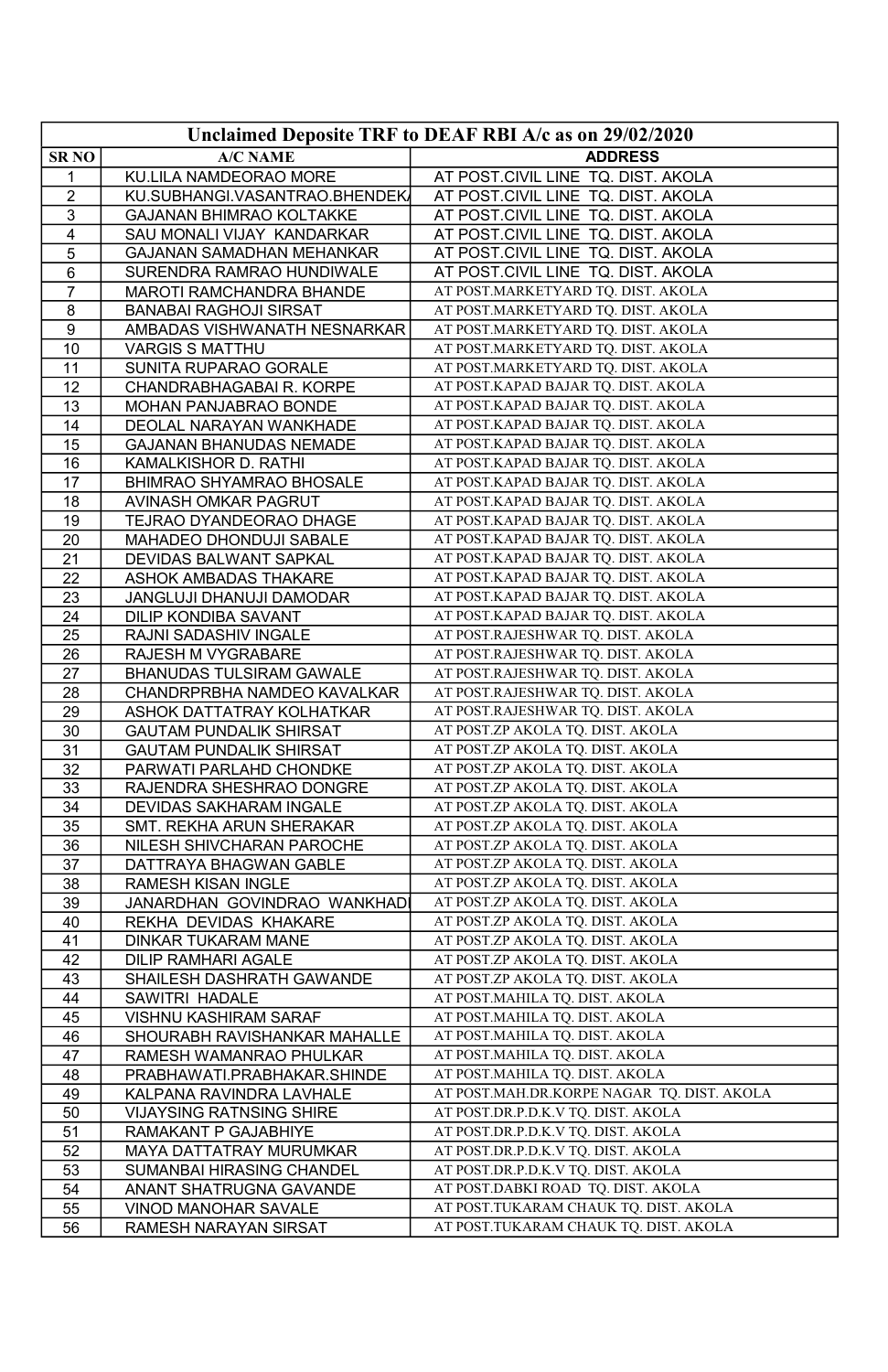| 57  | RAVINDR GANPAT NAGE           | AT POST.TUKARAM CHAUK TQ. DIST. AKOLA          |
|-----|-------------------------------|------------------------------------------------|
| 58  | JAYSHREE JAYVANT CHITNISH     | AT POST.TUKARAM CHAUK TQ. DIST. AKOLA          |
| 59  | SWAMI VIVEKANAND YUVA V BAHU  | AT POST.TUKARAM CHAUK TQ. DIST. AKOLA          |
| 60  | DAYARAM GOVIND GAVNDE         | AT POST.BORGAON TQ. DIST. AKOLA                |
| 61  | CHANDRAKALA MAHADEV BORAKHAD  | AT POST.BORGAON TQ. DIST. AKOLA                |
| 62  | <b>SUJATA SHIRIH DIKSHIT</b>  | AT POST.BORGAON TQ. DIST. AKOLA                |
| 63  | MAHADEV P SONTTKE             | AT POST.BORGAON TQ. DIST. AKOLA                |
| 64  | ANIL B UKE                    | AT POST.BORGAON TQ. DIST. AKOLA                |
| 65  | JUBEDABEGAM SHKHUSHID ALI     | AT POST.BORGAON TQ. DIST. AKOLA                |
|     | PRAMOD S GAVALI               | AT POST.BORGAON TQ. DIST. AKOLA                |
| 66  |                               | AT POST.PALSO BADHE TQ. DIST. AKOLA            |
| 67  | PRAVIN C GAWANDE              | AT POST.PALSO BADHE TQ. DIST. AKOLA            |
| 68  | BANDU PANAJI D GAVANKAR       |                                                |
| 69  | PRATIBHA DEVANAND GAWAI       | AT POST.PALSO BADHE TQ. DIST. AKOLA            |
| 70  | VINOD JANKIRAM CHAVHAN        | AT POST.KANSHIVANI TQ. DIST. AKOLA             |
| 71  | NAJUKRAO VITHTHTALRAO DESHMUK | AT POST.GANDHIGRAM TQ. DIST. AKOLA             |
| 72  | KAMALABAI RAMDAS THORAT       | AT POST.CHIKHALGAON TQ. DIST. AKOLA            |
| 73  | DHAMMPAL PUNDLIK GOPNARAYAN   | AT POST.DAHIHANDA TQ. DIST. AKOLA              |
| 74  | VARSHA DEVIDAS RAUT           | AT POST.DAHIHANDA TQ. DIST. AKOLA              |
| 75  | ATUL RAMESH AAYACHIT          | AT POST.PATUR NANADAPUR TQ. DIST. AKOLA        |
| 76  | ABHAY SHALIGRAM GANORKAR      | AT POST.KURANKHED TQ. DIST. AKOLA              |
| 77  | GANANAN ANNA BHENDKAR         | AT POST.KURANKHED TQ. DIST. AKOLA              |
| 78  | SUBHADRABAI NAMDEV SONONE     | AT POST.GOREGAON TQ. DIST. AKOLA               |
| 79  | VIJAY S AKARTE                | AT POST.UMARI TQ. DIST. AKOLA                  |
| 80  | PRAVIN SHYAMRAO DUMARE        | AT POST.UMARI TQ. DIST. AKOLA                  |
| 81  | <b>GANESH G. GIRI</b>         | AT POST.UMARI TQ. DIST. AKOLA                  |
| 82  | PRAMILA GAJANAN BALAPURE      | AT POST.UMARI TQ. DIST. AKOLA                  |
| 83  | SHASHIKANT MAHADEV INGLE      | AT POST.UMARI TQ. DIST. AKOLA                  |
| 84  | RAMDAS SHAMRAO KADU           | AT POST.UMARI TQ. DIST. AKOLA                  |
| 85  | MUKTANG MNO VIK SAN           | AT POST.UMARI TQ. DIST. AKOLA                  |
| 86  | SIDDHANATH MAROTRAO DESHMUKH  | AT POST.RANPISE NAGAR TQ. DIST. AKOLA          |
| 87  | SANTOSH RAGHUNATH DESHMUKH    | AT POST.RANPISE NAGAR TQ. DIST. AKOLA          |
|     | PURUSHOTTAM SAKHARAM GAWAI    | AT POST.RANPISE NAGAR TQ. DIST. AKOLA          |
| 88  |                               | AT POST.RANPISE NAGAR TQ. DIST. AKOLA          |
| 89  | KU.MEENA BAPURAO MORE         |                                                |
| 90  | NAMDEV JABUNA SIRSAT          | AT POST.RANPISE NAGAR TQ. DIST. AKOLA          |
| 91  | SHIVAJIRAO CHANDRARAO MULAK   | AT POST.RATANLALA PLOT TQ. DIST. AKOLA         |
| 92  | ABBDUL REHMAN KHAN            | AT POST.RATANLALA PLOT TQ. DIST. AKOLA         |
| 93  | SHRIKANT MANOHAR SUBHEDAR     | AT POST.RATANLALA PLOT TQ. DIST. AKOLA         |
| 94  | BADRINARAYAN SATYANARAYAN CHA | AT POST.RATANLALA PLOT TQ. DIST. AKOLA         |
| 95  | ATMARAM TUKARAM SHENDAGE      | AT POST.BARSHITAKLI TQ.BARSHITAKLI DIST. AKOLA |
| 96  | AMIT KISHOR GOYANKA           | AT POST.BARSHITAKLI TQ.BARSHITAKLI DIST. AKOLA |
| 97  | SURENDRA GANESH KEDER         | AT POST.BARSHITAKLI TQ.BARSHITAKLI DIST. AKOLA |
| 98  | MAHEFUJULLAKHA MOHINODINKHA   | AT POST.BARSHITAKLI TQ.BARSHITAKLI DIST. AKOLA |
| 99  | NAJIK AHMAD ABD. MUTALKIM     | AT POST.BARSHITAKLI TQ.BARSHITAKLI DIST. AKOLA |
| 100 | <b>ASHOK S BUHARE</b>         | AT POST.BARSHITAKLI TQ.BARSHITAKLI DIST. AKOLA |
| 101 | NAZIM KHAN YNUS KHAN          | AT POST.BARSHITAKLI TQ.BARSHITAKLI DIST. AKOLA |
| 102 | SHABINANAJKHAN SAIMANKHAN     | AT POST.BARSHITAKLI TQ.BARSHITAKLI DIST. AKOLA |
| 103 | JIJAU SW.SAH.BA.GAT           | AT POST.BARSHITAKLI TQ.BARSHITAKLI DIST. AKOLA |
| 104 | S. MAHILA SHIKSHAN S. BARSHI  | AT POST.BARSHITAKLI TQ.BARSHITAKLI DIST. AKOLA |
| 105 | SWAMISAMRTH D. U. S. PUNOTI   | AT POST.BARSHITAKLI TQ.BARSHITAKLI DIST. AKOLA |
| 106 | SUCHITA STUDIO PINJAR         | AT POST.PINJAR TQ.BARSHITAKLI DIST. AKOLA      |
| 107 | CHATRAPATI CEMENT HOUSE       | AT POST.PINJAR TQ.BARSHITAKLI DIST. AKOLA      |
| 108 | SHARIRAM S BHOCHARE           | AT POST.PINJAR TQ.BARSHITAKLI DIST. AKOLA      |
| 109 | VANITA S KHADE                | AT POST.PINJAR TQ.BARSHITAKLI DIST. AKOLA      |
| 110 | RAVI V KAWARE                 | AT POST.PINJAR TQ.BARSHITAKLI DIST. AKOLA      |
| 111 | DURGABAI U TAYDE              | AT POST.PINJAR TQ.BARSHITAKLI DIST. AKOLA      |
| 112 | SANTOSHI S BACHAT GAT         | AT POST.PINJAR TQ.BARSHITAKLI DIST. AKOLA      |
|     |                               | AT POST.MAHAN TQ.BARSHITAKLI DIST. AKOLA       |
| 113 | HARSHA DINKAR VAISHNAV        |                                                |
| 114 | S MANSAB S YAKUB              | AT POST.MAHAN TQ.BARSHITAKLI DIST. AKOLA       |
| 115 | DEVIDASH M JADHAV             | AT POST.MAHAN TQ.BARSHITAKLI DIST. AKOLA       |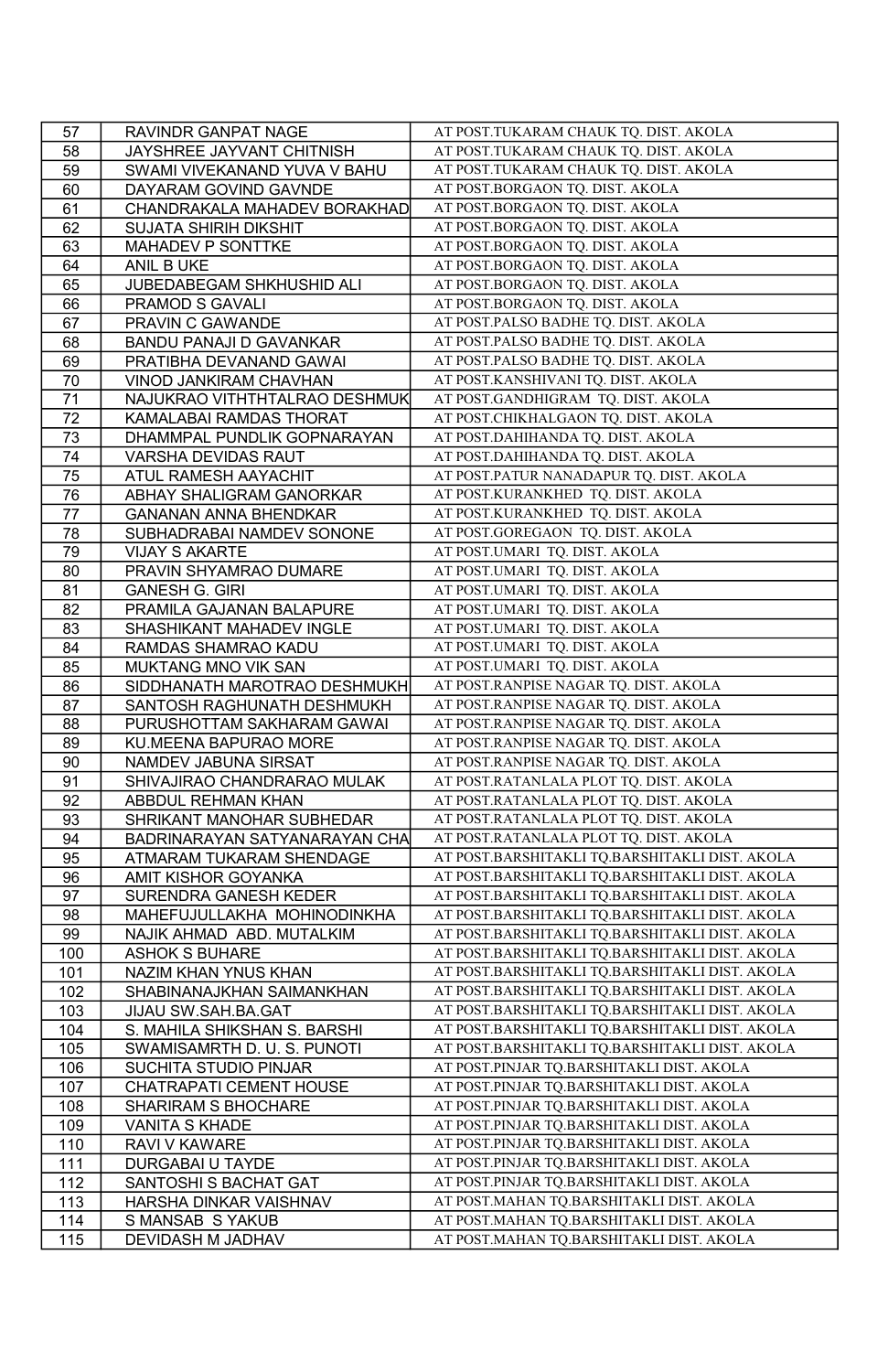| 116 | <b>GAJANAN S YAWATKAR</b>    | AT POST.KANHERI SARAP TQ.BARSHITAKLI DIST. AKOLA |
|-----|------------------------------|--------------------------------------------------|
| 117 | ARCHANA GOPAL KATOLE         | AT POST.KANHERI SARAP TQ.BARSHITAKLI DIST. AKOLA |
| 118 | NARENDREA SHIVLAL JADHAV     | AT POST.KANHERI SARAP TQ.BARSHITAKLI DIST. AKOLA |
| 119 | DAYARAM RAJARAM KALE         | AT POST.KANHERI SARAP TQ.BARSHITAKLI DIST. AKOLA |
| 120 | GR, MUNDGAO.G.S.YO.          | AT POST. AKOT MAIN TQ. AKOT DIST. AKOLA          |
| 121 | JAFR ALI MHAMD ALI           | AT POST. AKOT MAIN TQ. AKOT DIST. AKOLA          |
| 122 | NAMDEO DEOMANJI KATORE       | AT POST.AKOT MAIN TQ.AKOT DIST. AKOLA            |
| 123 | PUNDLEK NARAYAN LONKAR       | AT POST.AKOT MAIN TQ.AKOT DIST. AKOLA            |
| 124 | NAGESH SHANKARLAL SALAPEKAR  | AT POST. AKOT MAIN TQ. AKOT DIST. AKOLA          |
| 125 | SHRIRAM LOMYA KORKU          | AT POST. AKOT MAIN TQ. AKOT DIST. AKOLA          |
| 126 | JOYTE SAHEBRAO DHONE         | AT POST. AKOT MAIN TQ. AKOT DIST. AKOLA          |
| 127 | TRIGUNA CHAMUGUN ARBAT       | AT POST. AKOT MAIN TQ. AKOT DIST. AKOLA          |
| 128 | SUDHAKAR BALKRUSHN DHOLE     | AT POST. AKOT MAIN TQ. AKOT DIST. AKOLA          |
| 129 | PREMLAL DADU BHUSUM          | AT POST. AKOT MAIN TQ. AKOT DIST. AKOLA          |
| 130 | RUKHMA SURESH GAYKAWAD       | AT POST.AKOT MAIN TQ.AKOT DIST. AKOLA            |
| 131 | EKANATH GAJANAN ADHAU        | AT POST.AKOT MAIN TQ.AKOT DIST. AKOLA            |
| 132 | RUPALI SANTOSHRAO KHANDERAO  | AT POST.AKOT MAIN TQ.AKOT DIST. AKOLA            |
| 133 | MAHADEV KISAN YEUL           | AT POST.AKOT CITY TQ.AKOT DIST. AKOLA            |
| 134 | SHRIDHAR GOPALRAO BAHAKAR    | AT POST. AKOT CITY TQ. AKOT DIST. AKOLA          |
| 135 | NARAYAN AMRUT LABHADE        | AT POST. AKOT CITY TQ. AKOT DIST. AKOLA          |
| 136 | SURESH SAKHARAM VYAVHARE     | AT POST.AKOT CITY TQ.AKOT DIST. AKOLA            |
| 137 | JYOTI ARVIND NICHAL          | AT POST.AKOT CITY TQ.AKOT DIST. AKOLA            |
| 138 | DILIP VASANTRAO SENDE        | AT POST. AKOT CITY TQ. AKOT DIST. AKOLA          |
| 139 | <b>GANESH VITTAL DABHADE</b> | AT POST. AKOT CITY TQ. AKOT DIST. AKOLA          |
| 140 | VIMAL VASUDEV ASWAR          | AT POST. AKOT CITY TQ. AKOT DIST. AKOLA          |
| 141 | ALAKA RAVINDRA ADHAU         | AT POST.NARSHING MANDHIR TQ.AKOT DIST. AKOLA     |
| 142 | DESHILAL SHAHADEV HOTE       | AT POST.NARSHING MANDHIR TQ.AKOT DIST. AKOLA     |
| 143 | BHASKAR DOULAT UPASE         | AT POST.NARSHING MANDHIR TO.AKOT DIST. AKOLA     |
| 144 | MANDA DADARAO TAYADE         | AT POST.NARSHING MANDHIR TQ.AKOT DIST. AKOLA     |
| 145 | DAVRAKANATH J BRAMHANKAR     | AT POST.NARSHING MANDHIR TQ.AKOT DIST. AKOLA     |
| 146 | <b>KUSUM S RAJANE</b>        | AT POST.NARSHING MANDHIR TQ.AKOT DIST. AKOLA     |
| 147 | <b>DIPALI DEVIDAS FATE</b>   | AT POST.NARSHING MANDHIR TQ.AKOT DIST. AKOLA     |
| 148 | RUKHAMINI R WANKHADE         | AT POST.NARSHING MANDHIR TQ.AKOT DIST. AKOLA     |
| 149 | WASUDEV SUKHADEV SAPKAL      | AT POST. SAVARA TQ.AKOT DIST. AKOLA              |
| 150 | VENUTAI SHALIKRAM WAKODE     | AT POST. SAVARA TQ.AKOT DIST. AKOLA              |
| 151 | SAU.NIRMALA WASUDEO JAVANJAL | AT POST. SAVARA TQ.AKOT DIST. AKOLA              |
| 152 | SHIVAJI RAMESHOR SOLANKE     | AT POST. SAVARA TQ.AKOT DIST. AKOLA              |
| 153 | HM ZP SCHOOL DEULGAON        | AT POST. SAVARA TQ.AKOT DIST. AKOLA              |
| 154 | GANESH SHRIKRUSHNA CHARHATE  | AT POST. CHOTTA BAZARTQ.AKOT DIST. AKOLA         |
| 155 | RUPCHAND FAKIRCHAND MARWAL   | AT POST. CHOTTA BAZARTQ.AKOT DIST. AKOLA         |
| 156 | PUNDLIK LAXIMAN MUKINDE      | AT POST. CHOTTA BAZARTQ.AKOT DIST. AKOLA         |
| 157 | VINAYAK RAMRAO GAWANDE       | AT POST. WARUL JAULKHA TQ.AKOT DIST. AKOLA       |
| 158 | SAHEBRAO DNYANDEO INGALE     | AT POST. WARUL JAULKHA TQ.AKOT DIST. AKOLA       |
| 159 | ASHOK BABAN INGALE           | AT POST. WARUL JAULKHA TQ.AKOT DIST. AKOLA       |
| 160 | ARTI BUDHANJI DOHALE         | AT POST. AKHOLKHED TQ.AKOT DIST. AKOLA           |
| 161 | SARANGDHAR DNYANDEV SELKAR   | AT POST. KUTASA TQ.AKOT DIST. AKOLA              |
| 162 | NAVINCHANDRA KASIRAM TAPARE  | AT POST.TELHARA MAIN TQ.TELHARA DIST. AKOLA      |
| 163 | ASHALATA GULABRAO AHERKAR    | AT POST.TELHARA MAIN TQ.TELHARA DIST. AKOLA      |
| 164 | MALTI RAMESH WAGH            | AT POST.TELHARA MAIN TQ.TELHARA DIST. AKOLA      |
| 165 | SHANKAR MAHADEO TELHARKAR    | AT POST.TELHARA MAIN TQ.TELHARA DIST. AKOLA      |
| 166 | MAGALABAI RUPRAO GAYAGOLE    | AT POST. TELHARA MAIN TQ. TELHARA DIST. AKOLA    |
| 167 | RAJARAM RAMCHANDRA VASANKAR  | AT POST.TELHARA MAIN TQ.TELHARA DIST. AKOLA      |
| 168 | SMITA MADHUKARRAO DESHMUKH   | AT POST.TELHARA MAIN TQ.TELHARA DIST. AKOLA      |
| 169 | SWATI DINKARRAO PINGALE      | AT POST.TELHARA CITY TQ.TELHARA DIST. AKOLA      |
| 170 | ARUN DAIWLAT KOLAHE          | AT POST.HIWARKHED TQ.TELHARA DIST. AKOLA         |
| 171 | SAMADAM RAJARAM DANDGE       | AT POST.HIWARKHED TQ.TELHARA DIST. AKOLA         |
| 172 | RIJWAN KHA RAFIK KHA         | AT POST.HIWARKHED TQ.TELHARA DIST. AKOLA         |
| 173 | SONU TAI RAMESH PANCHBUDHE   | AT POST.HIWARKHED TQ.TELHARA DIST. AKOLA         |
| 174 | LATA JAYSHIRAM GAYGOAL       | AT POST.HIWARKHED TQ.TELHARA DIST. AKOLA         |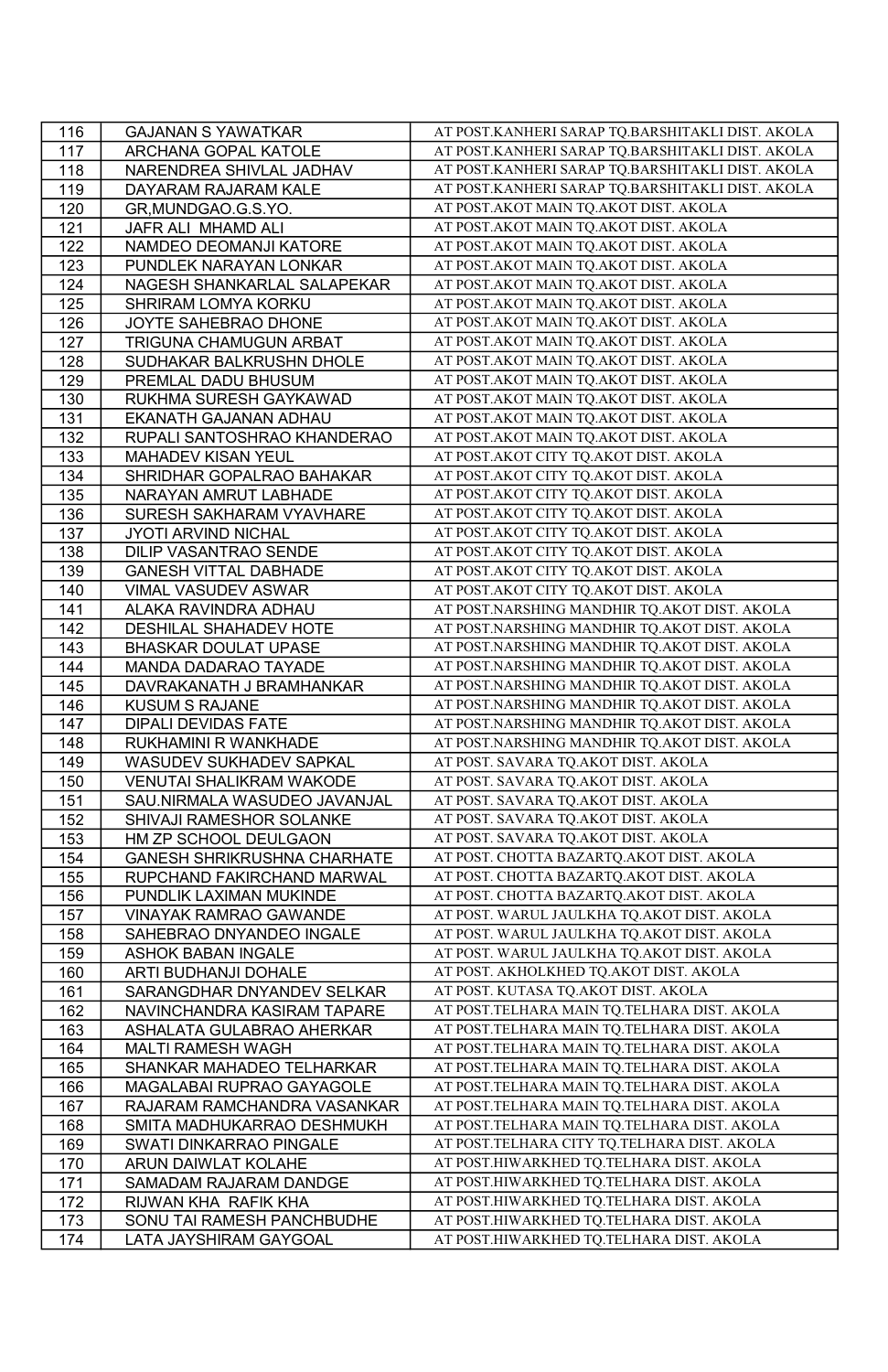| 175 | SAGAR RAMESH NIMBOKAR         | AT POST.HIWARKHED TQ.TELHARA DIST. AKOLA     |
|-----|-------------------------------|----------------------------------------------|
| 176 | DIPAK VITTHAL GAVHALE         | AT POST.HIWARKHED TQ.TELHARA DIST. AKOLA     |
| 177 | PRAMOD NAMDEO MARKE           | AT POST.HIWARKHED TQ.TELHARA DIST. AKOLA     |
| 178 | DIPAK MADUKAR PUNDKAR         | AT POST.HIWARKHED TQ.TELHARA DIST. AKOLA     |
| 179 | MANGESH MAHADEO REKHATE       | AT POST.HIWARKHED TQ.TELHARA DIST. AKOLA     |
| 180 | VINOD SANJAY HIWRALE          | AT POST.HIWARKHED TQ.TELHARA DIST. AKOLA     |
| 181 | MANGESH RAMESHRAO BHATAKAR    | AT POST.HIWARKHED TQ.TELHARA DIST. AKOLA     |
| 182 | NAGSEN B BODADE               | AT POST.HIWARKHED TQ.TELHARA DIST. AKOLA     |
| 183 | AMOL A DANDAGE                | AT POST.HIWARKHED TQ.TELHARA DIST. AKOLA     |
| 184 | RAMESH V GAWAI                | AT POST.HIWARKHED TQ.TELHARA DIST. AKOLA     |
| 185 | YOGESH B DAMDHAR              | AT POST.HIWARKHED TQ.TELHARA DIST. AKOLA     |
| 186 | SHRIRAM G MORE                | AT POST.HIWARKHED TQ.TELHARA DIST. AKOLA     |
| 187 | SHE IRFAN A RAUF              | AT POST.HIWARKHED TQ.TELHARA DIST. AKOLA     |
| 188 | ARBIYA KHATUN HSAFIULLAH KHAN | AT POST.HIWARKHED TQ.TELHARA DIST. AKOLA     |
| 189 | PRAHAR SHETKARI BA GAT        | AT POST.HIWARKHED TQ.TELHARA DIST. AKOLA     |
| 190 | S.SHOUKAT S.RAUP              | AT POST.DANAPUR TQ.TELHARA DIST. AKOLA       |
| 191 | PUNJAJI TULSIRAM SOLANKE      | AT POST.DANAPUR TQ.TELHARA DIST. AKOLA       |
| 192 | SHANKUTLA SHALIGRAM BAHAKAR   | AT POST.PATHARDI TQ.TELHARA DIST. AKOLA      |
| 193 | SUSHANT VINAYAK KHUMKAR       | AT POST.BELKHED TQ.TELHARA DIST. AKOLA       |
| 194 | <b>GUNVANTABAI S BHATKAR</b>  | AT POST.BELKHED TQ.TELHARA DIST. AKOLA       |
| 195 | JAGDEO TUKARAM KHANJODE       | AT POST.BELKHED TQ.TELHARA DIST. AKOLA       |
| 196 | KISANGOPAL DAMODHAR RATHI     | AT POST.BELKHED TQ.TELHARA DIST. AKOLA       |
| 197 | MANKARNA PURNAJI SAVANG       | AT POST.ADGAON BUJRUK TQ.TELHARA DIST. AKOLA |
| 198 | KIRAN JIVAN WANKHADE          | AT POST.ADGAON BUJRUK TQ.TELHARA DIST. AKOLA |
| 199 | MAHENDRA VISHVNATH MENJARE    | AT POST.ADGAON BUJRUK TQ.TELHARA DIST. AKOLA |
| 200 | SHABNAM PARAVIN MOHASIN KHAN  | AT POST.BALAPUR TQ.BALAPUR DIST. AKOLA       |
| 201 | USMAN A RAJJAK                | AT POST.BALAPUR TQ.BALAPUR DIST. AKOLA       |
| 202 | VINAYAK RAMBHAU ZAMBARE       | AT POST.BALAPUR TQ.BALAPUR DIST. AKOLA       |
| 203 | SK MUKHATAR ABDUL GAFAR       | AT POST.BALAPUR TQ.BALAPUR DIST. AKOLA       |
| 204 | SAVITRIBAI SHANKAR SHEGOKAR   | AT POST.BALAPUR TQ.BALAPUR DIST. AKOLA       |
| 205 | KAMAL MAHADEO DHANOKAR        | AT POST.BALAPUR TQ.BALAPUR DIST. AKOLA       |
| 206 | GAJANAN MANSARAM TALE         | AT POST.BALAPUR TQ.BALAPUR DIST. AKOLA       |
| 207 | WANDANA SANJAY THOBRA         | AT POST.BALAPUR TQ.BALAPUR DIST. AKOLA       |
| 208 | SACHIV GRA GAT ADHI MANKI     | AT POST.BALAPUR TQ.BALAPUR DIST. AKOLA       |
| 209 | SACHIV GRA.NIMKAR.GAT.ADHI.   | AT POST.BALAPUR TQ.BALAPUR DIST. AKOLA       |
| 210 | SARPAN.SACHIV GRA P.S         | AT POST.BALAPUR TQ.BALAPUR DIST. AKOLA       |
| 211 | ADHAKSH ALJAHAR.M.BAHU.ASSO.  | AT POST.BALAPUR TQ.BALAPUR DIST. AKOLA       |
| 212 | SACHIV.GRA.GAT.ADHI. BALAPUR  | AT POST.BALAPUR TQ.BALAPUR DIST. AKOLA       |
| 213 | ADHAKSH SACHIV MAHILA VI.SA.  | AT POST.BALAPUR TQ.BALAPUR DIST. AKOLA       |
| 214 | SACHIV GRA.GAT.ADHI.PAN       | AT POST.BALAPUR TQ.BALAPUR DIST. AKOLA       |
| 215 | ALHABIB.M.EDU.WEL.SOCI.       | AT POST.BALAPUR TQ.BALAPUR DIST. AKOLA       |
| 216 | VIJAY TUKARAM GAWAI           | AT POST.URAL TQ.BALAPUR DIST. AKOLA          |
| 217 | DILIP GOVINDRAO RAUT          | AT POST.URAL TQ.BALAPUR DIST. AKOLA          |
| 218 | PRADYATAI BHIMRAO WANKHADE    | AT POST.URAL TQ.BALAPUR DIST. AKOLA          |
| 219 | VINOD TULSIRAM WAGHOLE        | AT POST.URAL TQ.BALAPUR DIST. AKOLA          |
| 220 | NARAYAN AMRUTA DUTONDE        | AT POST.URAL TQ.BALAPUR DIST. AKOLA          |
| 221 | D. S CHINCHOLKAR              | AT POST. WADEGAON TQ.BALAPUR DIST. AKOLA     |
| 222 | MAHADEV SHAMRAO GHATOL        | AT POST. WADEGAON TQ.BALAPUR DIST. AKOLA     |
| 223 | USHATAI MANOHAR ATKAR         | AT POST. WADEGAON TQ.BALAPUR DIST. AKOLA     |
| 224 | SHAILESH SHESHRAO AVCHAR      | AT POST. WADEGAON TQ.BALAPUR DIST. AKOLA     |
| 225 | WATSALABAI BALIRAM MHAISNE    | AT POST. WADEGAON TQ.BALAPUR DIST. AKOLA     |
| 226 | MEGHA PARVATRAO POHARKAR      | AT POST. WADEGAON TQ.BALAPUR DIST. AKOLA     |
| 227 | SANGITA VASANTA TALE          | AT POST. WADEGAON TQ. BALAPUR DIST. AKOLA    |
| 228 | A BASHIR A DASTGIR            | AT POST. WADEGAON TQ.BALAPUR DIST. AKOLA     |
| 229 | KAILAS WAMANRAO INGLE         | AT POST. WADEGAON TQ.BALAPUR DIST. AKOLA     |
| 230 | KISHOR VITHTHAL NEMADE        | AT POST. WADEGAON TQ.BALAPUR DIST. AKOLA     |
| 231 | VIMAL PANDHARI CHIKATE        | AT POST. WADEGAON TQ.BALAPUR DIST. AKOLA     |
| 232 | ANPURNA BHAURAO MANKAR        | AT POST. WADEGAON TQ. BALAPUR DIST. AKOLA    |
| 233 | ASHOK R BARDIYA               | AT POST.NIMBA TQ.BALAPUR DIST. AKOLA         |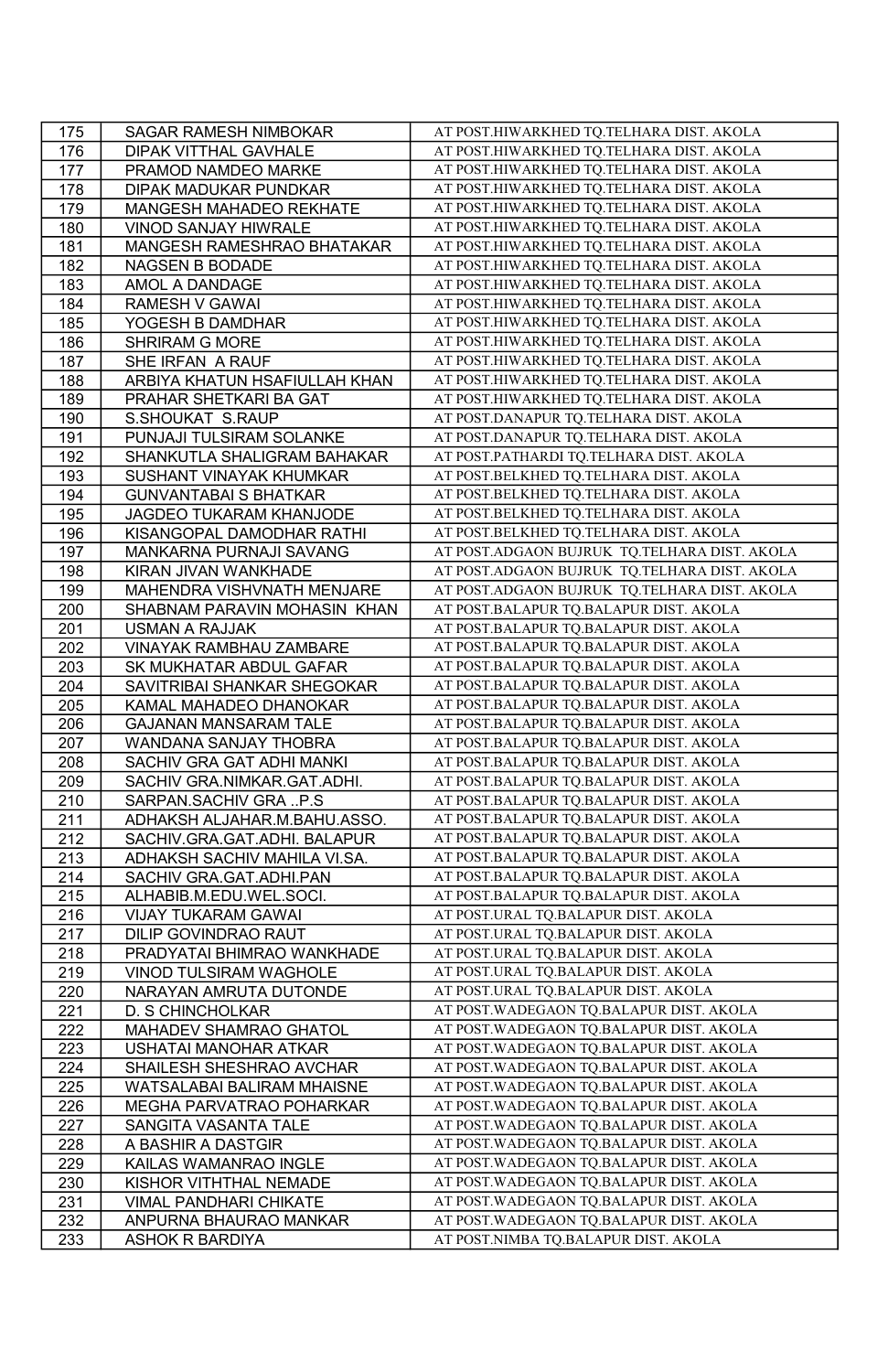| 234        | KISAN MANIKRAO SURVE                    | AT POST.NIMBA TQ.BALAPUR DIST. AKOLA              |
|------------|-----------------------------------------|---------------------------------------------------|
| 235        | HASNURBE HUSAIN SHAHA                   | AT POST.NIMBA TQ.BALAPUR DIST. AKOLA              |
| 236        | VASUDEV SUKHDEV BADARKHE                | AT POST.NIMBA TO.BALAPUR DIST. AKOLA              |
| 237        | ADISHAKTI M BACHTGAT                    | AT POST.NIMBA TQ.BALAPUR DIST. AKOLA              |
| 238        | BHUTNATH A MANDAS PARAS                 | AT POST.PARAS TQ.BALAPUR DIST. AKOLA              |
| 239        | SHESHRAO PUNJAJI TAYDE                  | AT POST.PARAS TQ.BALAPUR DIST. AKOLA              |
| 240        | MO.IKBAL S.MAHEMUD                      | AT POST.HATRUN TQ.BALAPUR DIST. AKOLA             |
| 241        | VISHVKARMA BCG MANJARI                  | AT POST.HATRUN TQ.BALAPUR DIST. AKOLA             |
| 242        | ARUN U. DANDLE                          | AT POST.VYALA TQ.BALAPUR DIST. AKOLA              |
| 243        | NILESH VASANTRAO DHARAMTHOK             | AT POST.PATUR TQ.PATUR DIST. AKOLA                |
| 244        | TUKARAM JAYRAM WANKHADE                 | AT POST.PATUR TQ.PATUR DIST. AKOLA                |
| 245        | JARDARKHA BILLANKHA                     | AT POST.PATUR TQ.PATUR DIST. AKOLA                |
| 246        | N B INGLE                               | AT POST.PATUR TQ.PATUR DIST. AKOLA                |
| 247        | YASHVANT BHURAO DESHMUKH                | AT POST.PATUR TQ.PATUR DIST. AKOLA                |
| 248        | PRALHAD UTTAM GHAYWAT                   | AT POST.PATUR TO.PATUR DIST. AKOLA                |
| 249        | BHAVANA ANANTA BODADE                   | AT POST.PATUR TO.PATUR DIST. AKOLA                |
| 250        | RAMESHAR PUNJAJI GEGHATE                | AT POST.PATUR TQ.PATUR DIST. AKOLA                |
| 251        | BHASHAKAR SHIVRAM GAWAI                 | AT POST.PATUR TQ.PATUR DIST. AKOLA                |
| 252        | SHAHJAD ALI SK. ALI                     | AT POST.PATUR TQ.PATUR DIST. AKOLA                |
| 253        | SUMAN PRABHU KARVATE                    | AT POST.PATUR TQ.PATUR DIST. AKOLA                |
| 254        | ANAND GAON VIKAS SAMITI DIGRA           | AT POST.PATUR TO.PATUR DIST. AKOLA                |
|            |                                         | AT POST.CHANNI TQ.PATUR DIST. AKOLA               |
| 255        | SHOBHA DAGADU NAVKAR                    | AT POST.CHANNI TQ.PATUR DIST. AKOLA               |
| 256<br>257 | NARHARI B DUBE<br>SUNIL PRABHAKAR DALVI | AT POST.CHANNI TQ.PATUR DIST. AKOLA               |
|            |                                         | AT POST.CHANNI TQ.PATUR DIST. AKOLA               |
| 258        | GOVIND BHIMARAO NAGARGOJE               | AT POST.CHANNI TQ.PATUR DIST. AKOLA               |
| 259        | RAJENDRA RAMBHAU GAWAI                  |                                                   |
| 260        | MIRATAI TUKARAM DEVKATE                 | AT POST.CHANNI TQ.PATUR DIST. AKOLA               |
| 261        | SANDHYA V INGALE                        | AT POST.CHANNI TQ.PATUR DIST. AKOLA               |
| 262        | JANARDHAN P RAUT                        | AT POST.CHANNI TQ.PATUR DIST. AKOLA               |
| 263        | SAIBABA M GAT SAVARAGAON                | AT POST.CHANNI TQ.PATUR DIST. AKOLA               |
| 264        | NILESH MURALIDHAR LAKHADE               | AT POST. VIWARA TQ.PATUR DIST. AKOLA              |
| 265        | RAHUL K AMBHORE                         | AT POST. SASTI TO.PATUR DIST. AKOLA               |
| 266        | RADHABAI KRISNAGI DHMNE                 | AT POST.MURTIZAPUR MAIN TQ.MURTIZAPUR DIST. AKOLA |
| 267        | KAISHALYABAI KISAN IGOLE                | AT POST.MURTIZAPUR MAIN TQ.MURTIZAPUR DIST. AKOLA |
| 268        | PRABHAKAR SADASHIV ANBHORE              | AT POST.MURTIZAPUR MAIN TQ.MURTIZAPUR DIST. AKOLA |
| 269        | A M GAWANDE                             | AT POST.MURTIZAPUR MAIN TQ.MURTIZAPUR DIST. AKOLA |
| 270        | SAVITA SHALIGRAM MANKAR                 | AT POST.MURTIZAPUR MAIN TQ.MURTIZAPUR DIST. AKOLA |
| 271        | USHATAI MAROTRAO WANKHADE               | AT POST.MURTIZAPUR MAIN TQ.MURTIZAPUR DIST. AKOLA |
| 272        | SADASHIV BHIMRAO MEHARE                 | AT POST.MURTIZAPUR MAIN TQ.MURTIZAPUR DIST. AKOLA |
| 273        | KAMINA VISVANATH PATIL                  | AT POST.MURTIZAPUR MAIN TQ.MURTIZAPUR DIST. AKOLA |
| 274        | USHATAI SAHEBARAO UPADHE                | AT POST.MURTIZAPUR MAIN TQ.MURTIZAPUR DIST. AKOLA |
| 275        | PRASHANT RAMBHAU SONONE                 | AT POST.MURTIZAPUR MAIN TQ.MURTIZAPUR DIST. AKOLA |
| 276        | RAVINDRA RAMDAS MHASAYE                 | AT POST.MURTIZAPUR MAIN TQ.MURTIZAPUR DIST. AKOLA |
| 277        | SAVITA ANIL ALOKAR                      | AT POST.MURTIZAPUR MAIN TQ.MURTIZAPUR DIST. AKOLA |
| 278        | AMBADAS APPA SHINDE                     | AT POST.MURTIZAPUR MAIN TQ.MURTIZAPUR DIST. AKOLA |
| 279        | DIPAK PRALHAD MATE                      | AT POST.MURTIZAPUR MAIN TQ.MURTIZAPUR DIST. AKOLA |
|            |                                         | AT POST.MURTIZAPUR MAIN TQ.MURTIZAPUR DIST. AKOLA |
| 280        | MAA JAGDAMBA MAHI.BA.GAT                | AT POST.MURTIZAPUR MARKET YARD TQ.MURTIZAPUR DIST |
| 281        | SHALIGRAM D MANKAR                      |                                                   |
| 282        | RATKALA MANOHAR GAWANDE                 | AT POST.MURTIZAPUR MARKET YARD TQ.MURTIZAPUR DIST |
| 283        | NILUTAI SHRIKRUSHNA WAKODE              | AT POST.MURTIZAPUR MARKET YARD TQ.MURTIZAPUR DIST |
| 284        | MANISH V KHOKALE                        | AT POST.MURTIZAPUR MARKET YARD TQ.MURTIZAPUR DIST |
| 285        | PRADYASHIL MAHILA BACHAT GAT            | AT POST.MURTIZAPUR MARKET YARD TQ.MURTIZAPUR DIST |
| 286        | ARUN TULSHIRAM AVCHARE                  | AT POST.MURTIZAPUR CITY TQ.MURTIZAPUR DIST. AKOLA |
| 287        | GODAVARI VISHVASRAO WAGHA               | AT POST.MURTIZAPUR CITY TQ.MURTIZAPUR DIST. AKOLA |
| 288        | DEVKA SANJAY SHEKOKAR                   | AT POST.MANA TQ.MURTIZAPUR DIST. AKOLA            |
| 289        | MANGALA JAGDISH CHABILE                 | AT POST.MANA TQ.MURTIZAPUR DIST. AKOLA            |
| 290        | BALAJI KELAJI BAJAD                     | AT POST.MANA TQ.MURTIZAPUR DIST. AKOLA            |
| 291        | SWAMI CHAKRA MAHA MANKE.S MANA          | AT POST.MANA TQ.MURTIZAPUR DIST. AKOLA            |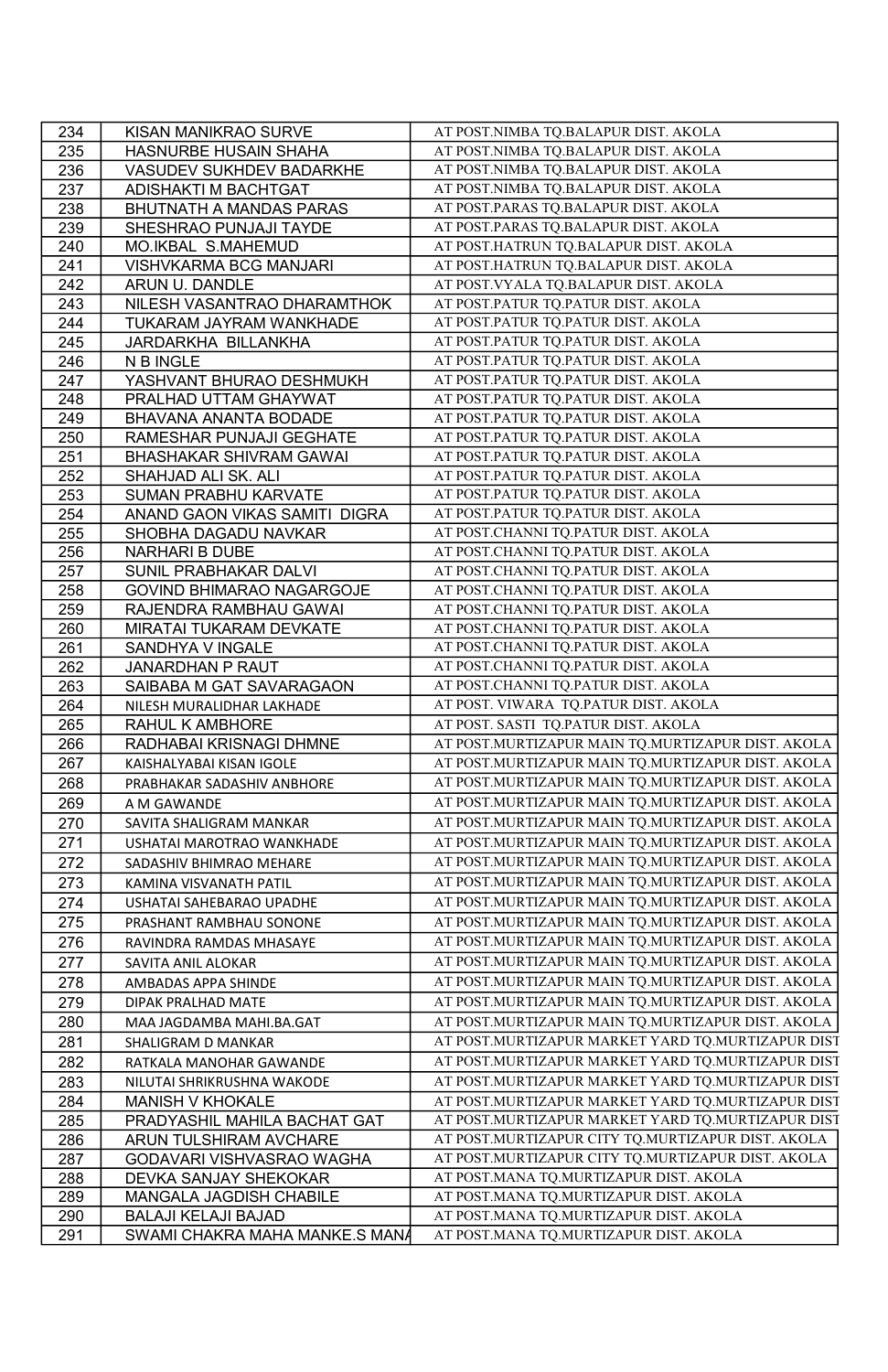| 292 | HANIFABI M YAKUTV              | AT POST.KURUM TQ.MURTIZAPUR DIST. AKOLA             |
|-----|--------------------------------|-----------------------------------------------------|
| 293 | <b>BASKAR GULAB DESHMUKH</b>   | AT POST.KURUM TO.MURTIZAPUR DIST. AKOLA             |
| 294 | <b>GULABRAO VIKARM EANGLE</b>  | AT POST.KURUM TQ.MURTIZAPUR DIST. AKOLA             |
| 295 | MHEBUBA TUKADUSHA              | AT POST.KURUM TQ.MURTIZAPUR DIST. AKOLA             |
| 296 | KAMALA VASUDEV DESHPANDE       | AT POST.KURUM TQ.MURTIZAPUR DIST. AKOLA             |
| 297 | NAGOSHA SHIRAM KAPILE          | AT POST.KURUM TQ.MURTIZAPUR DIST. AKOLA             |
| 298 | SARUBAI MATIRAM JADAV          | AT POST.KURUM TQ.MURTIZAPUR DIST. AKOLA             |
| 299 | CITRA RAJU LONAKAR             | AT POST.KURUM TQ.MURTIZAPUR DIST. AKOLA             |
| 300 | SHAMRAO LAXMAN NIMKAR          | AT POST.KURUM TQ.MURTIZAPUR DIST. AKOLA             |
| 301 | RAMKUSHN MAGARUJI PADOM        | AT POST.KURUM TQ.MURTIZAPUR DIST. AKOLA             |
| 302 | MANORAMA BHIKUJI KALE          | AT POST.KARANJA MAIN.TQ.KARANJA DIST. WASHIM        |
| 303 | VRUNDABAI ATMARAM INGOLE       | AT POST.KARANJA MAIN.TQ.KARANJA DIST. WASHIM        |
| 304 | SH CHOTU SH RAHANU PAYRYWALE   | AT POST.KARANJA MAIN.TQ.KARANJA DIST. WASHIM        |
| 305 | KAMLABAI GOVINDA CHIMANKAR     | AT POST.KARANJA MAIN.TQ.KARANJA DIST. WASHIM        |
| 306 | VINAYAK DEORAO KADUKAR         | AT POST.KARANJA MAIN.TQ.KARANJA DIST. WASHIM        |
| 307 | BABANRAO NARAYANRAO KATOLE     | AT POST.KARANJA MAIN.TQ.KARANJA DIST. WASHIM        |
| 308 | VISHNU JAYDEVRAO TATHE         | AT POST.KARANJA MAIN.TQ.KARANJA DIST. WASHIM        |
| 309 | RAJU BHAURAO BHALEKAR          | AT POST.KARANJA MAIN.TQ.KARANJA DIST. WASHIM        |
| 310 | RAVINDRA TUKARAM MODAK         | AT POST.KARANJA MAIN.TQ.KARANJA DIST. WASHIM        |
| 311 | RUPA SANDIP BAWISKAR           | AT POST.KARANJA MAIN.TQ.KARANJA DIST. WASHIM        |
| 312 | <b>GULAB RAJARAM BARADE</b>    | AT POST.KARANJA MAIN.TQ.KARANJA DIST. WASHIM        |
| 313 | <b>VISHNU P RATHOD</b>         | AT POST.KARANJA MAIN.TQ.KARANJA DIST. WASHIM        |
| 314 | SHUBHANGI NILESH GUNHANE       | AT POST.KARANJA MAIN.TQ.KARANJA DIST. WASHIM        |
| 315 | GAV VIKAS SAMITI RAMNAGER      | AT POST.KARANJA MAIN.TQ.KARANJA DIST. WASHIM        |
| 316 | BHUMIPUTRA SHET. BA. GAT       | AT POST.KARANJA MAIN.TQ.KARANJA DIST. WASHIM        |
|     |                                | AT POST.KARANJA CITY.TQ.KARANJA DIST. WASHIM        |
| 317 | SANGITA MADHUKAR LABADE        | AT POST.KARANJA CITY.TQ.KARANJA DIST. WASHIM        |
| 318 | VIJAY B SABALE                 | AT POST.KARANJA CITY.TQ.KARANJA DIST. WASHIM        |
| 319 | S L PARDHI                     | AT POST.KAMARGAON .TQ.KARANJA DIST. WASHIM          |
| 320 | KESHAV BALIRAM SOLANKE         | AT POST.KAMARGAON .TO.KARANJA DIST. WASHIM          |
| 321 | <b>DIPAK P GULANDE</b>         |                                                     |
| 322 | EDU OFF AND HM URDU SHALA      | AT POST.DANAJ BUJRUK .TQ.KARANJA DIST. WASHIM       |
| 323 | JUBEDABI HARUN BHURA           | AT POST.DANAJ BUJRUK .TQ.KARANJA DIST. WASHIM       |
| 324 | TRAMBAK BHAGVAN BARAKHE        | AT POST.DANAJ BUJRUK .TQ.KARANJA DIST. WASHIM       |
| 325 | SAVITRABAI MAHILA BACHAT GAT   | AT POST.DANAJ BUJRUK .TQ.KARANJA DIST. WASHIM       |
| 326 | YASHODA BACHAT GAT             | AT POST.DANAJ BUJRUK .TQ.KARANJA DIST. WASHIM       |
| 327 | TATHAGAT MAHILA BACHAT GAT     | AT POST.DANAJ BUJRUK .TQ.KARANJA DIST. WASHIM       |
| 328 | VISHAKHA MAHILA BACHAT GAT     | AT POST.DANAJ BUJRUK .TQ.KARANJA DIST. WASHIM       |
| 329 | LAKHMINI MAHILA BACHAT GAT     | AT POST.DANAJ BUJRUK .TQ.KARANJA DIST. WASHIM       |
| 330 | VAYBHAVLAXMI BACHAT GAT        | AT POST.DANAJ BUJRUK .TQ.KARANJA DIST. WASHIM       |
| 331 | SITLADAS MAHILA BACHAT         | AT POST.DANAJ BUJRUK .TQ.KARANJA DIST. WASHIM       |
| 332 | <b>BALIRAJA PURUSH BACHAT</b>  | AT POST.DANAJ BUJRUK .TQ.KARANJA DIST. WASHIM       |
| 333 | JAYKISAN PURUSH BACHAT GAT     | AT POST.DANAJ BUJRUK .TQ.KARANJA DIST. WASHIM       |
| 334 | SANTGADGE PURUSH BACHAT GAT    | AT POST.DANAJ BUJRUK .TQ.KARANJA DIST. WASHIM       |
| 335 | GAYETRAMATA BACHAT GAT         | AT POST.DANAJ BUJRUK .TO.KARANJA DIST. WASHIM       |
| 336 | INDARAGANDHI MAHILA BACHAT GAT | AT POST.DANAJ BUJRUK .TQ.KARANJA DIST. WASHIM       |
| 337 | JAYKISAN SHETKARI B GAT        | AT POST.DANAJ BUJRUK .TQ.KARANJA DIST. WASHIM       |
| 338 | BALIRAJA SHETKARI B GAT        | AT POST.DANAJ BUJRUK .TQ.KARANJA DIST. WASHIM       |
| 339 | <b>GANESH MAHARAJ B GAT</b>    | AT POST.DANAJ BUJRUK .TQ.KARANJA DIST. WASHIM       |
| 340 | BALIRAJA SHETKARI B GAT        | AT POST.DANAJ BUJRUK .TQ.KARANJA DIST. WASHIM       |
| 341 | KRUSHNA MAHILA B GAT           | AT POST.DANAJ BUJRUK .TQ.KARANJA DIST. WASHIM       |
| 342 | <b>BHIMAI MAHILA B GAT</b>     | AT POST.DANAJ BUJRUK .TQ.KARANJA DIST. WASHIM       |
| 343 | YAKTA PURUSH B GAT             | AT POST.DANAJ BUJRUK .TQ.KARANJA DIST. WASHIM       |
| 344 | <b>GANGARAM NATTHUJI TOPLE</b> | AT POST.MANGRULPIR MAIN .TO MANGRULPIR DIST. WASHII |
| 345 | HIMMAT SURYABHAN WANKHADE      | AT POST.MANGRULPIR MAIN .TQ MANGRULPIR DIST. WASHII |
| 346 | VISHWANATH MAROTI NIKAM        | AT POST.MANGRULPIR MAIN .TQ MANGRULPIR DIST. WASHII |
| 347 | ANUSYA PUNJAJI KHADASE         | AT POST.MANGRULPIR MAIN .TQ MANGRULPIR DIST. WASHII |
| 348 | ANISA KHATUN A HAMID KHA       | AT POST.MANGRULPIR MAIN .TQ MANGRULPIR DIST. WASHII |
| 349 | SHANKAR NARAYAN ARABAT         | AT POST.MANGRULPIR MAIN .TQ MANGRULPIR DIST. WASHII |
| 350 | SHYAM PRALAD GAYAKWAD          | AT POST.MANGRULPIR MAIN .TQ MANGRULPIR DIST. WASHII |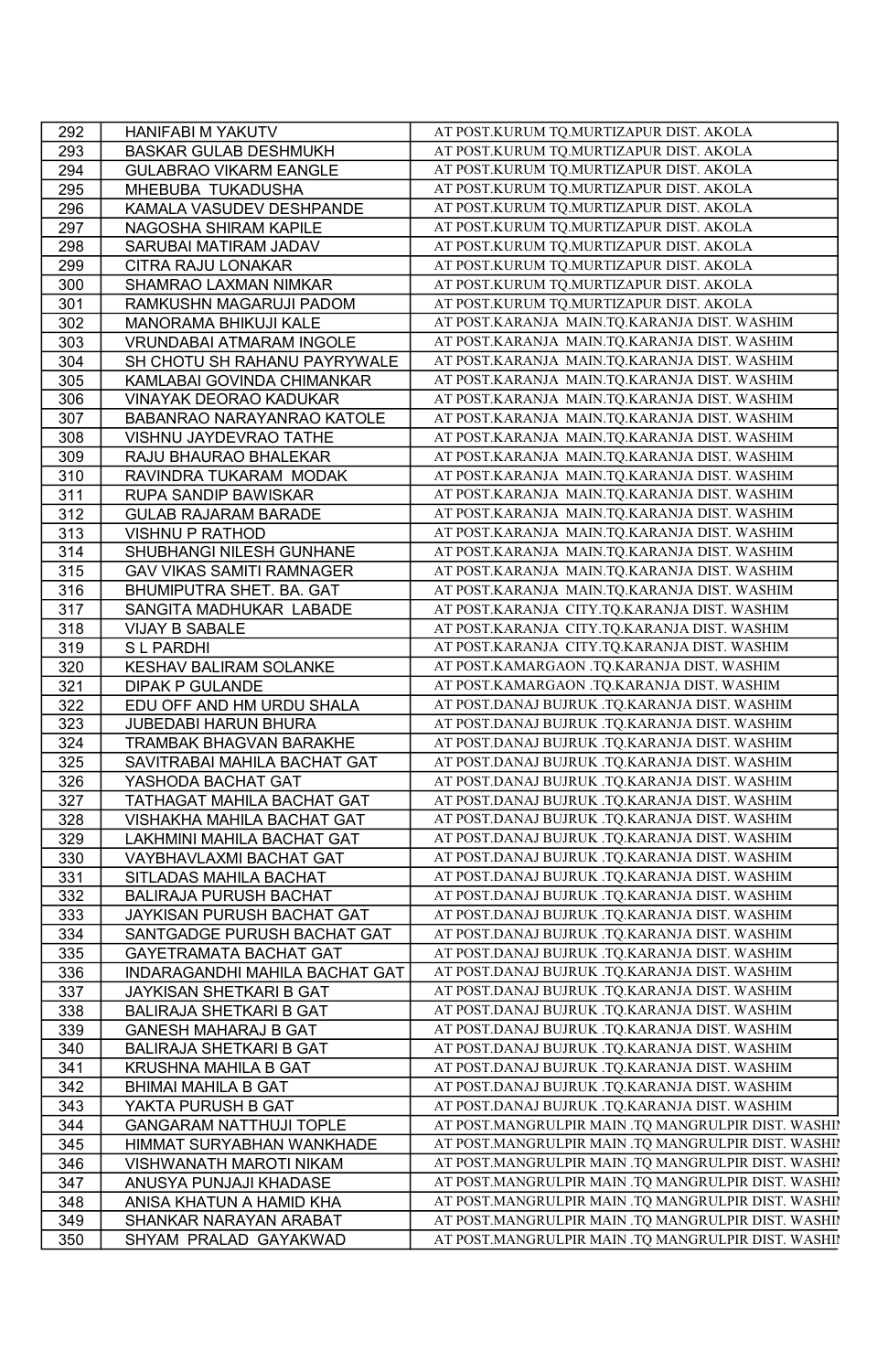| 351 | GOPAL MANGAL MULE                | AT POST.MANGRULPIR MAIN .TQ MANGRULPIR DIST. WASHII |
|-----|----------------------------------|-----------------------------------------------------|
| 352 | FULABAI SAKHARAM MANGALE         | AT POST.MANGRULPIR MAIN .TQ MANGRULPIR DIST. WASHII |
| 353 | RAHUL DILIP MUNJE                | AT POST.MANGRULPIR MAIN .TQ MANGRULPIR DIST. WASHII |
| 354 | GRAM VIKAS SAMITI MAUJE AANJGA   | AT POST.MANGRULPIR MAIN .TQ MANGRULPIR DIST. WASHII |
| 355 | GAON VIKAS SAMITI.LAWANA         | AT POST.MANGRULPIR MAIN .TQ MANGRULPIR DIST. WASHII |
| 356 | GAON VIKAS SAMITI MAOJE ZADGAO   | AT POST.MANGRULPIR MAIN .TQ MANGRULPIR DIST. WASHII |
| 357 | <b>GAON VIKAS SAMITI GIBHA</b>   | AT POST.MANGRULPIR MAIN .TQ MANGRULPIR DIST. WASHII |
| 358 | GRAM VIKAS SAMITI AMGAVHAN       | AT POST.MANGRULPIR MAIN .TQ MANGRULPIR DIST. WASHII |
| 359 | <b>GAON VIKAS SAMITEE SARSHI</b> | AT POST.MANGRULPIR MAIN .TQ MANGRULPIR DIST. WASHII |
| 360 | GAOSTARIY SAMITEE MAUJE MOHGAH   | AT POST.MANGRULPIR MAIN .TQ MANGRULPIR DIST. WASHII |
| 361 | GAJANAN MAHARAJ BACHAT GAT LAV   | AT POST.MANGRULPIR MAIN .TQ MANGRULPIR DIST. WASHII |
| 362 | KANIFNATH SHET.BACHAT GAT        | AT POST.MANGRULPIR MAIN .TQ MANGRULPIR DIST. WASHII |
| 363 | RANILAXMI BAI MAH BAC GAT ICHO   | AT POST.MANGRULPIR MAIN .TQ MANGRULPIR DIST. WASHII |
| 364 | TEJESWINI M FULE VYAYAM MAH      | AT POST.MANGRULPIR MAIN .TQ MANGRULPIR DIST. WASHII |
|     |                                  | AT POST.MANGRULPIR CITY .TQ MANGRULPIR DIST. WASHIM |
| 365 | NAMDEV S GAHANE                  | AT POST.MOHARI .TQ MANGRULPIR DIST. WASHIM          |
| 366 | ADHA GRAM PANI PUR SWA S MOH     |                                                     |
| 367 | SUBHADRA G SURVE                 | AT POST.SHELU BAZAR .TQ MANGRULPIR DIST. WASHIM     |
| 368 | <b>IGALU V PAITL</b>             | AT POST.SHELU BAZAR .TQ MANGRULPIR DIST. WASHIM     |
| 369 | SHAHA RAHIMABI HANIFKHA          | AT POST.SHELU BAZAR .TQ MANGRULPIR DIST. WASHIM     |
| 370 | RUKHAMABAI B JOSHI               | AT POST.SHELU BAZAR .TQ MANGRULPIR DIST. WASHIM     |
| 371 | AKARAM T SHINDE                  | AT POST.SHELU BAZAR .TQ MANGRULPIR DIST. WASHIM     |
| 372 | <b>TRAMBAK N MULE</b>            | AT POST.SHELU BAZAR .TQ MANGRULPIR DIST. WASHIM     |
| 373 | PANCHFULA K INGALE               | AT POST.SHELU BAZAR .TQ MANGRULPIR DIST. WASHIM     |
| 374 | <b>GODABAI K DALAVE</b>          | AT POST.SHELU BAZAR .TQ MANGRULPIR DIST. WASHIM     |
| 375 | SUMAN S JAYBHAYE                 | AT POST.SHELU BAZAR .TO MANGRULPIR DIST. WASHIM     |
| 376 | <b>GANESH T RAUT</b>             | AT POST.SHELU BAZAR .TQ MANGRULPIR DIST. WASHIM     |
| 377 | SARUBAI J KHARTALE               | AT POST.SHELU BAZAR .TQ MANGRULPIR DIST. WASHIM     |
| 378 | RAMCHANDRA B METGAL              | AT POST.SHELU BAZAR .TQ MANGRULPIR DIST. WASHIM     |
| 379 | MANKARNABAI K GHUGE              | AT POST.SHELU BAZAR .TQ MANGRULPIR DIST. WASHIM     |
| 380 | <b>BHAGIRATHI B RAUT</b>         | AT POST.SHELU BAZAR .TQ MANGRULPIR DIST. WASHIM     |
| 381 | VALABH S JADHAV                  | AT POST.SHELU BAZAR .TQ MANGRULPIR DIST. WASHIM     |
| 382 | PRALHAD P GAWANDE                | AT POST.SHELU BAZAR .TQ MANGRULPIR DIST. WASHIM     |
| 383 | NARAYAN CHANDRABHAN RAUT         | AT POST.SHELU BAZAR .TQ MANGRULPIR DIST. WASHIM     |
| 384 | SHAHA YAKUB ABDUL KHAN           | AT POST.SHELU BAZAR .TQ MANGRULPIR DIST. WASHIM     |
| 385 | ARUN S SAVALI                    | AT POST.SHELU BAZAR .TQ MANGRULPIR DIST. WASHIM     |
| 386 | WAERUSA K MIRJA                  | AT POST.SHELU BAZAR .TQ MANGRULPIR DIST. WASHIM     |
| 387 | KALNU K SAVALI                   | AT POST.SHELU BAZAR .TQ MANGRULPIR DIST. WASHIM     |
| 388 | SAYAKA D SHILE                   | AT POST.SHELU BAZAR .TQ MANGRULPIR DIST. WASHIM     |
| 389 | RAGHOJI N MEHAR                  | AT POST.SHELU BAZAR .TO MANGRULPIR DIST. WASHIM     |
| 390 | JAYABAE G MANOHAR                | AT POST.SHELU BAZAR .TQ MANGRULPIR DIST. WASHIM     |
| 391 | <b>DWARKABAI N SIRSAT</b>        | AT POST.SHELU BAZAR .TQ MANGRULPIR DIST. WASHIM     |
| 392 | RAMKRUSNA K GAYAKAVAD            | AT POST.SHELU BAZAR .TQ MANGRULPIR DIST. WASHIM     |
| 393 | DRUPATA N INGOLI                 | AT POST.SHELU BAZAR .TQ MANGRULPIR DIST. WASHIM     |
| 394 | SANKAR A THAYADE                 | AT POST.SHELU BAZAR .TQ MANGRULPIR DIST. WASHIM     |
| 395 | YASHOD V JADAV                   | AT POST.SHELU BAZAR .TQ MANGRULPIR DIST. WASHIM     |
| 396 | <b>GANGA T DABHLE</b>            | AT POST.SHELU BAZAR .TQ MANGRULPIR DIST. WASHIM     |
| 397 | DILIP R YEOLE                    | AT POST.SHELU BAZAR .TQ MANGRULPIR DIST. WASHIM     |
| 398 | AKARAM S PRAGATE                 | AT POST.SHELU BAZAR .TQ MANGRULPIR DIST. WASHIM     |
| 399 | SHABRAO D MASHY                  | AT POST.SHELU BAZAR .TQ MANGRULPIR DIST. WASHIM     |
| 400 | SHULCANA D PANDE                 | AT POST.SHELU BAZAR .TQ MANGRULPIR DIST. WASHIM     |
| 401 | SAHANT P GAVANDE                 | AT POST.SHELU BAZAR .TQ MANGRULPIR DIST. WASHIM     |
| 402 | DARKA A KHOTE                    | AT POST.SHELU BAZAR .TQ MANGRULPIR DIST. WASHIM     |
| 403 | DILIP V RAUT                     | AT POST.SHELU BAZAR .TQ MANGRULPIR DIST. WASHIM     |
| 404 | SHABRAO S MANOHAR                | AT POST.SHELU BAZAR .TQ MANGRULPIR DIST. WASHIM     |
| 405 | VITAL S PADGHAN                  | AT POST.SHELU BAZAR .TQ MANGRULPIR DIST. WASHIM     |
| 406 | <b>GODAVARE M JATALE</b>         | AT POST.SHELU BAZAR .TQ MANGRULPIR DIST. WASHIM     |
| 407 | JAFARSHAHA LALSHA FAKIR          | AT POST.SHELU BAZAR .TQ MANGRULPIR DIST. WASHIM     |
| 408 | PUJAJI H AMTE                    | AT POST. SHELU BAZAR .TQ MANGRULPIR DIST. WASHIM    |
| 409 | <b>RENUKA S KALE</b>             | AT POST.SHELU BAZAR .TQ MANGRULPIR DIST. WASHIM     |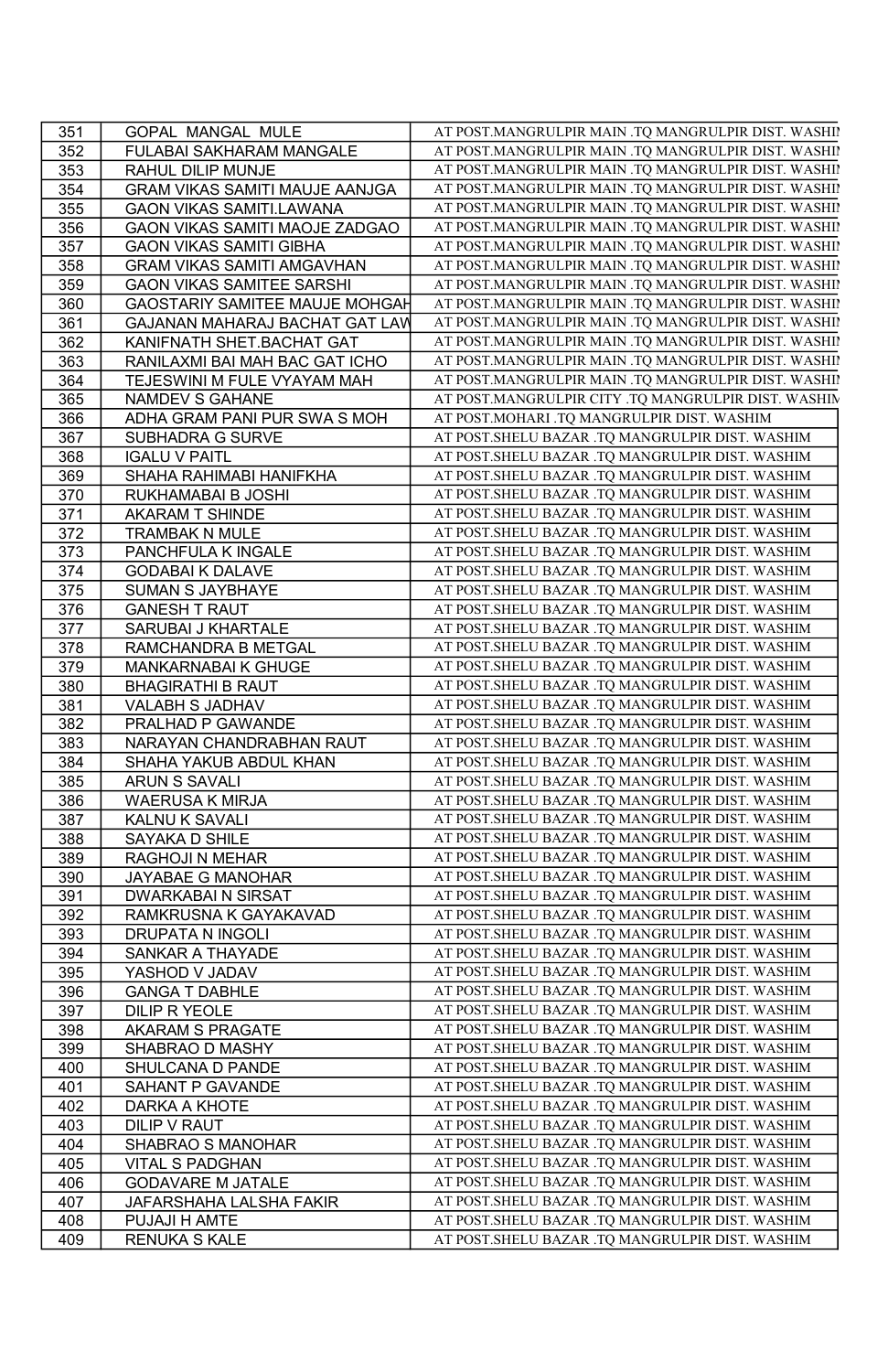| 410        | ANUSAYA C MUKHMALE             | AT POST.SHELU BAZAR .TQ MANGRULPIR DIST. WASHIM |
|------------|--------------------------------|-------------------------------------------------|
| 411        | <b>NASIR MAJIT KHA</b>         | AT POST.SHELU BAZAR .TQ MANGRULPIR DIST. WASHIM |
| 412        | NAATU K BHONGADE               | AT POST.SHELU BAZAR .TQ MANGRULPIR DIST. WASHIM |
| 413        | KAUSALBAI B SURVE              | AT POST.SHELU BAZAR .TQ MANGRULPIR DIST. WASHIM |
| 414        | FULABAI A PAKHALE              | AT POST.SHELU BAZAR .TQ MANGRULPIR DIST. WASHIM |
| 415        | VAMAN K HEVARALE               | AT POST.SHELU BAZAR .TQ MANGRULPIR DIST. WASHIM |
| 416        | GAVSATARIYA VIKAS CHORDA       | AT POST.SHELU BAZAR .TQ MANGRULPIR DIST. WASHIM |
| 417        | <b>GAON VIKAS SAMITI</b>       | AT POST.SHELU BAZAR .TQ MANGRULPIR DIST. WASHIM |
| 418        | <b>GAV VIKAS SAMITI TARALA</b> | AT POST.SHELU BAZAR .TQ MANGRULPIR DIST. WASHIM |
| 419        | <b>GAV VIKAS SAMITI</b>        | AT POST.SHELU BAZAR .TQ MANGRULPIR DIST. WASHIM |
|            |                                | AT POST. WANOJA .TQ MANGRULPIR DIST. WASHIM     |
| 420        | KACHARU KISAN INGOLE           |                                                 |
| 421        | MANGLA PRALHADRAO KAKDE        | AT POST. WANOJA .TQ MANGRULPIR DIST. WASHIM     |
| 422        | SUNIL VASANTRAO SURVE          | AT POST.DHANORA .TQ MANGRULPIR DIST. WASHIM     |
| 423        | PHULSING AMARSING RATHOD       | AT POST.MANORA .TQ MANORA DIST. WASHIM          |
| 424        | MALABAI KESHVRAO CHUDHARI      | AT POST.MANORA .TQ MANORA DIST. WASHIM          |
| 425        | RAMJI BHIKA JADHAV             | AT POST.MANORA .TQ MANORA DIST. WASHIM          |
| 426        | BHAGWAN PURUSHOTAM DESHMUKH    | AT POST.MANORA .TQ MANORA DIST. WASHIM          |
| 427        | PUSHPA RAGHAVENDR SOLKE        | AT POST.MANORA .TQ MANORA DIST. WASHIM          |
| 428        | SUDHAKAR SHAMRAM WAGHAMARE     | AT POST.MANORA .TQ MANORA DIST. WASHIM          |
| 429        | MAHADEV LAXMAN LOMTE           | AT POST.MANORA .TQ MANORA DIST. WASHIM          |
| 430        | NANDKUMAR AMBADAS CHEDE        | AT POST.MANORA .TQ MANORA DIST. WASHIM          |
| 431        | CHARANDAS RAMDAS MEHALDE       | AT POST.MANORA .TQ MANORA DIST. WASHIM          |
| 432        | NIKHIL GANESH THAKARE          | AT POST.MANORA .TQ MANORA DIST. WASHIM          |
| 433        | GRAM VIKAS SAMITI DEVTHANA     | AT POST.MANORA .TQ MANORA DIST. WASHIM          |
| 434        | SURESH BABURAO KHODE           | AT POST.MANORA .TQ MANORA DIST. WASHIM          |
| 435        | KASHIBAI DAGADU RATHOD         | AT POST.MANORA .TQ MANORA DIST. WASHIM          |
| 436        | MAHALAXMI SWAY SAH BACH GAT    | AT POST.MANORA .TQ MANORA DIST. WASHIM          |
| 437        | PRAKASHSWA.SAHA.BAC.GAT.KUPTA  | AT POST.MANORA .TQ MANORA DIST. WASHIM          |
| 438        | <b>VISHAL PRAKASH RATHOD</b>   | AT POST.SHEDURJANA .TQ MANORA DIST. WASHIM      |
|            | YUVRAJ SHREERAM RATHOD         | AT POST. SHEDURJANA .TQ MANORA DIST. WASHIM     |
| 439<br>440 |                                | AT POST.SHEDURJANA .TQ MANORA DIST. WASHIM      |
| 441        | SUDHIR D SURATKAR              | AT POST.POHARADEVI .TQ MANORA DIST. WASHIM      |
| 442        | DALSING N PAWAR                | AT POST.SAKHARDOH .TQ MANORA DIST. WASHIM       |
|            | SURYABHAN S CHAKARE            |                                                 |
| 443        | BHIMRAO N DHADVE               | AT POST.SAKHARDOH .TQ MANORA DIST. WASHIM       |
| 444        | LAXMAN T LONDHE                | AT POST.SAKHARDOH .TQ MANORA DIST. WASHIM       |
| 445        | LALITA S JOSHI                 | AT POST.SAKHARDOH .TQ MANORA DIST. WASHIM       |
| 446        | <b>AMRUTA KERU</b>             | AT POST. WASHIM MAIN TQ. WASHIM DIST. WASHIM    |
| 447        | JANABAI DEOBA DAVAHALE         | AT POST. WASHIM MAIN TQ. WASHIM DIST. WASHIM    |
| 448        | MADUKAR MAHADU WANKHADE        | AT POST. WASHIM MAIN TQ. WASHIM DIST. WASHIM    |
| 449        | SANTOS SKHARAM TONCHAR         | AT POST. WASHIM MAIN TQ. WASHIM DIST. WASHIM    |
| 450        | NATTHA KHANDUJI GAIKWAD        | AT POST. WASHIM MAIN TQ. WASHIM DIST. WASHIM    |
| 451        | PARMESVAR DEORAO WAKUDKAR      | AT POST. WASHIM MAIN TO. WASHIM DIST. WASHIM    |
| 452        | GITABAI GULABRAO DESHMUKH      | AT POST. WASHIM MAIN TQ. WASHIM DIST. WASHIM    |
| 453        | PUSHPA UDEBHAN GADAGE          | AT POST. WASHIM MAIN TQ. WASHIM DIST. WASHIM    |
| 454        | HEMLATA RAMKRISHNA GOSAVI      | AT POST. WASHIM MAIN TQ. WASHIM DIST. WASHIM    |
| 455        | LUNKARAN HARAJI GHASAL         | AT POST. WASHIM MAIN TQ. WASHIM DIST. WASHIM    |
| 456        | KESHAORAO RAMCHEDRA PATIL      | AT POST. WASHIM MAIN TQ. WASHIM DIST. WASHIM    |
| 457        | RAMKRUSHAN SUDAMAPPA DHANTUR   | AT POST. WASHIM MAIN TQ. WASHIM DIST. WASHIM    |
| 458        | VITTHAL FULCHAND MOHITE        | AT POST. WASHIM MAIN TO. WASHIM DIST. WASHIM    |
| 459        | KESARBAI PITA NAMDEO KHUPSE    | AT POST. WASHIM MAIN TQ. WASHIM DIST. WASHIM    |
| 460        | BHIWAJI SHANKAR RAUT           | AT POST. WASHIM MAIN TQ. WASHIM DIST. WASHIM    |
| 461        | KAILASH GOVINDA/VANDANA KAILA  | AT POST. WASHIM MAIN TQ. WASHIM DIST. WASHIM    |
| 462        | GIRAJABAI LOBHAJI EDHOLE       | AT POST. WASHIM MAIN TQ. WASHIM DIST. WASHIM    |
| 463        | PARLHAD DEOBA TURERAO          | AT POST. WASHIM MAIN TQ. WASHIM DIST. WASHIM    |
|            |                                | AT POST. WASHIM MAIN TQ. WASHIM DIST. WASHIM    |
| 464        | NITIN BALAJI JADHAV            |                                                 |
| 465        | GOAN STARIY VIKASH SAMITI KA   | AT POST. WASHIM MAIN TQ. WASHIM DIST. WASHIM    |
| 466        | SRI TULJABHAVANI KRIDA SHIKSHA | AT POST. WASHIM MAIN TQ. WASHIM DIST. WASHIM    |
| 467        | PARIVARTAN VIKAS MANDAL TANDAL | AT POST. WASHIM MAIN TQ. WASHIM DIST. WASHIM    |
| 468        | T K KHOLGADE                   | AT POST. WASHIM CITY TQ. WASHIM DIST. WASHIM    |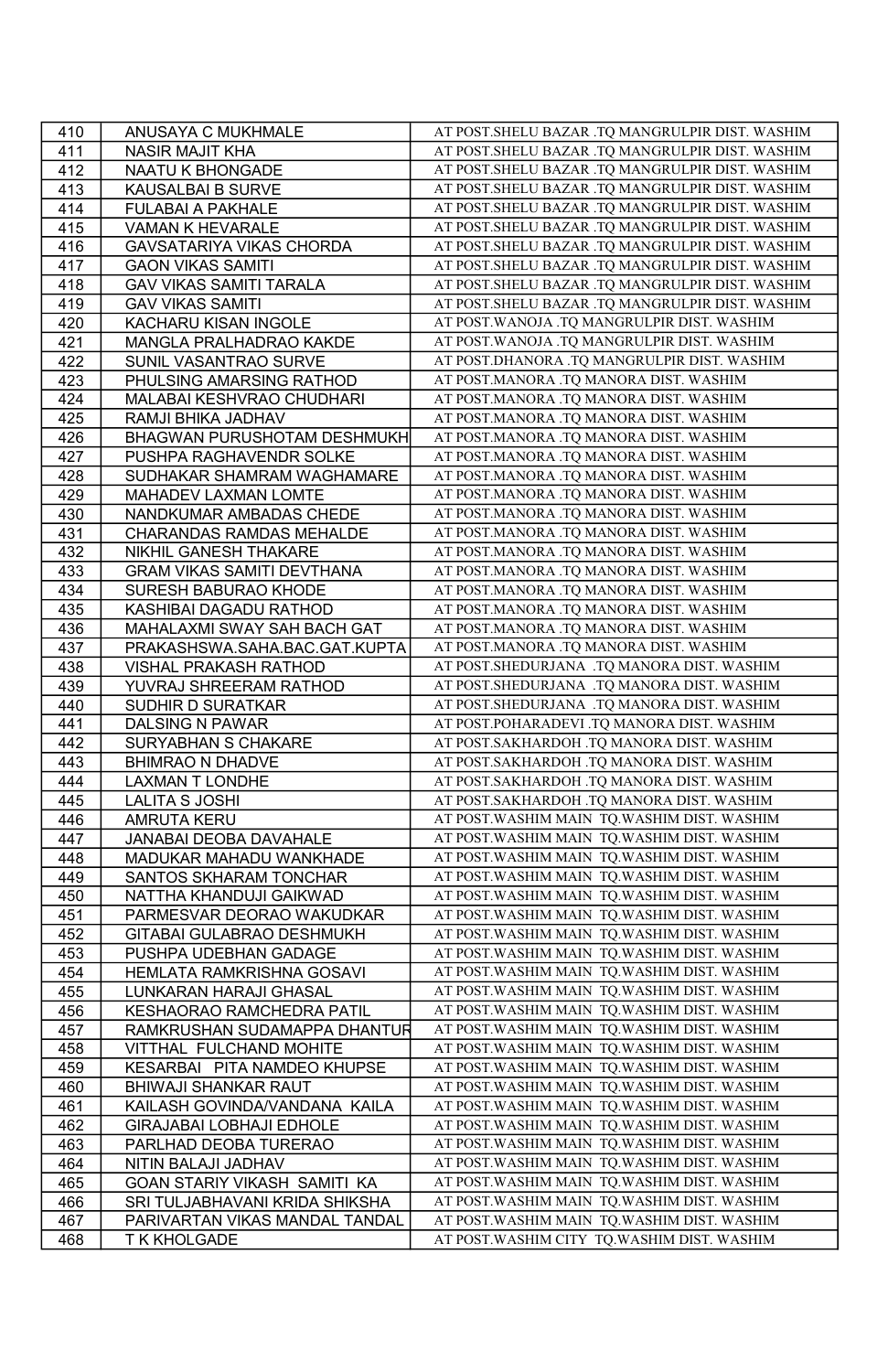| 469        | RAMKRUSHN G MAHALE                                         | AT POST. WASHIM CITY TQ. WASHIM DIST. WASHIM                                           |
|------------|------------------------------------------------------------|----------------------------------------------------------------------------------------|
| 470        | MANDAR V MAHAJAN                                           | AT POST. WASHIM CITY TQ. WASHIM DIST. WASHIM                                           |
| 471        | CHANDRABHAGA LAXMAN INGOLE                                 | AT POST. WASHIM CITY TQ. WASHIM DIST. WASHIM                                           |
| 472        | ANANDA T DHAKARE                                           | AT POST. WASHIM CITY TQ. WASHIM DIST. WASHIM                                           |
| 473        | <b>GANGABAI S KAMABALE</b>                                 | AT POST. WASHIM CITY TQ. WASHIM DIST. WASHIM                                           |
| 474        | KHIRIBAI K JADHAV                                          | AT POST. WASHIM CITY TQ. WASHIM DIST. WASHIM                                           |
| 475        | VITHOBA D IDOLEA                                           | AT POST. WASHIM CITY TQ. WASHIM DIST. WASHIM                                           |
| 476        | VAMAN TUKARAM                                              | AT POST.ANSING TQ.WASHIM DIST. WASHIM                                                  |
| 477        | JAKIR SHAHA LATIF SHAHA                                    | AT POST.ANSING TQ.WASHIM DIST. WASHIM                                                  |
| 478        | ATMARAM NANU RATHOD                                        | AT POST.ANSING TQ.WASHIM DIST. WASHIM                                                  |
| 479        | <b>BHAGIRATH K HAKE</b>                                    | AT POST.ANSING TQ.WASHIM DIST. WASHIM                                                  |
| 480        | GAYABAI SAMBHAJI INGOLE                                    | AT POST.ANSING TQ.WASHIM DIST. WASHIM                                                  |
| 481        | TARABAI R KHADASE                                          | AT POST.TONDGAON TQ.WASHIM DIST. WASHIM                                                |
| 482        | VISHVNATH JIJEBA KONDHE                                    | AT POST.TONDGAON TQ.WASHIM DIST. WASHIM                                                |
| 483        | DEVIDAS V GAIKWAD                                          | AT POST.PARDI TAKMOR TQ.WASHIM DIST. WASHIM                                            |
| 484        | DINESH P DABHADE                                           | AT POST.PARDI TAKMOR TQ.WASHIM DIST. WASHIM                                            |
| 485        | MOHAN S CHOUDHARI                                          | AT POST.PARDI TAKMOR TQ.WASHIM DIST. WASHIM                                            |
| 486        | NARENDRA A GHANMODE                                        | AT POST.PARDI TAKMOR TQ.WASHIM DIST. WASHIM                                            |
| 487        | MINABAI S JAYSWAL                                          | AT POST.PARDI TAKMOR TQ.WASHIM DIST. WASHIM                                            |
| 488        | NIRMALABAI R JAYSWAL                                       | AT POST.PARDI TAKMOR TQ.WASHIM DIST. WASHIM                                            |
| 489        | MANOHAR S CHOUDHARI                                        | AT POST.PARDI TAKMOR TQ.WASHIM DIST. WASHIM                                            |
| 490        | OMKAR BHAGAVAN CHOUDHARI                                   | AT POST.PARDI TAKMOR TQ.WASHIM DIST. WASHIM                                            |
| 491        | VANDANA MAHADEO CHAUDHARI                                  | AT POST.PARDI TAKMOR TQ.WASHIM DIST. WASHIM                                            |
| 492        | NIYO APPA SW SOC PARDI TAKMOR                              | AT POST.PARDI TAKMOR TQ.WASHIM DIST. WASHIM                                            |
| 493        | SATYANARAYAN MILK SOC BITODA T                             | AT POST.PARDI TAKMOR TQ.WASHIM DIST. WASHIM                                            |
| 494        | PARESHWAR MAHILA MILK SOC                                  | AT POST.PARDI TAKMOR TQ.WASHIM DIST. WASHIM                                            |
|            |                                                            | AT POST.PARDI TAKMOR TQ.WASHIM DIST. WASHIM                                            |
| 495<br>496 | RAJIV G MILK SOC PARDI TAKMOR<br>SACHIV GRAM.PAN.GAGALWADI | AT POST.MALEGAO TQ.MALEGAO DIST. WASHIM                                                |
| 497        |                                                            | AT POST.MALEGAO TQ.MALEGAO DIST. WASHIM                                                |
|            | PRASRAM RAMBHU JOGADAND                                    | AT POST.MALEGAO TQ.MALEGAO DIST. WASHIM                                                |
| 498<br>499 | DILAVAR SHAI. RAJAK                                        | AT POST.MALEGAO TQ.MALEGAO DIST. WASHIM                                                |
|            | NARAYAN D. KENDRE                                          | AT POST.MALEGAO TQ.MALEGAO DIST. WASHIM                                                |
| 500        | ANITA SURESH JHIRAV                                        | AT POST.MALEGAO TQ.MALEGAO DIST. WASHIM                                                |
| 501        | VAIJNATH HANUMANTRAO NAPTE                                 | AT POST.MALEGAO TQ.MALEGAO DIST. WASHIM                                                |
| 502        | DEVA NAND NIVRUTI TATALE                                   | AT POST.MALEGAO TQ.MALEGAO DIST. WASHIM                                                |
| 503        | RAMKRUSHNA PRALAHD TIWALE                                  |                                                                                        |
| 504        | RADHA M. BHAGAT                                            | AT POST.MALEGAO TQ.MALEGAO DIST. WASHIM                                                |
| 505        | GOPAL PARASRAM JOGDAND                                     | AT POST.MALEGAO TQ.MALEGAO DIST. WASHIM                                                |
| 506        | DYANBA TUKARAM RAUT                                        | AT POST.MALEGAO TQ.MALEGAO DIST. WASHIM                                                |
| 507        | MADAN NARAYAN BHAGAT                                       | AT POST.MALEGAO TQ.MALEGAO DIST. WASHIM<br>AT POST.MALEGAO TQ.MALEGAO DIST. WASHIM     |
| 508        | CHARMAN SACIV S IRALA                                      |                                                                                        |
| 509        | PANDIT UKANDA DAKHORE                                      | AT POST.KINHIRAJA TQ.MALEGAO DIST. WASHIM<br>AT POST.KINHIRAJA TQ.MALEGAO DIST. WASHIM |
| 510        | NANDKUMAR WASUDEV SHELKE                                   |                                                                                        |
| 511        | MARATHA BAHU UDHHESHIY SHIKSHA                             | AT POST.SHIRPUR TQ.MALEGAO DIST. WASHIM                                                |
| 512        | MAGASWARGIY VIKASH M SHIRPUR                               | AT POST.SHIRPUR TQ.MALEGAO DIST. WASHIM                                                |
| 513        | A R PANDE                                                  | AT POST.SHIRPUR TQ.MALEGAO DIST. WASHIM                                                |
| 514        | DHANSHRI NAGRI SAH PAT                                     | AT POST.SHIRPUR TQ.MALEGAO DIST. WASHIM                                                |
| 515        | SHRIKRISHNA DUD UD                                         | AT POST.SHIRPUR TQ.MALEGAO DIST. WASHIM                                                |
| 516        | JANGIR MAH SAH UPUSA JAL                                   | AT POST.SHIRPUR TQ.MALEGAO DIST. WASHIM                                                |
| 517        | VIKARMA MAROTI BORATE                                      | AT POST.SHIRPUR TQ.MALEGAO DIST. WASHIM                                                |
| 518        | SANTOSH BABAN GABHANE                                      | AT POST.SHIRPUR TQ.MALEGAO DIST. WASHIM                                                |
| 519        | NARAYAN SAKHARAM KHANDAGALE                                | AT POST.SHIRPUR TQ.MALEGAO DIST. WASHIM                                                |
| 520        | MD. SHABBIR A. AJIJ                                        | AT POST.SHIRPUR TQ.MALEGAO DIST. WASHIM                                                |
| 521        | CHATU BHIKA REGHIWALE                                      | AT POST.MEDSHI TQ.MALEGAO DIST. WASHIM                                                 |
| 522        | SHALIKRAM SHIVRAM BHURKADE                                 | AT POST.MEDSHI TQ.MALEGAO DIST. WASHIM                                                 |
| 523        | ANUSAYABAI SITARAM DHOPKE                                  | AT POST.MEDSHI TQ.MALEGAO DIST. WASHIM                                                 |
| 524        | RADHABAI RAJARAM KARVATE                                   | AT POST.MEDSHI TQ.MALEGAO DIST. WASHIM                                                 |
| 525        | MANIK SITARAM SHINDE                                       | AT POST.MEDSHI TQ.MALEGAO DIST. WASHIM                                                 |
| 526        | ASHOK V GAWANDE                                            | AT POST.JAULKA RAILWAY TQ.MALEGAO DIST. WASHIM                                         |
| 527        | SHASEKALABAI TUKARAM BHAGAT                                | AT POST.JAULKA RAILWAY TQ.MALEGAO DIST. WASHIM                                         |